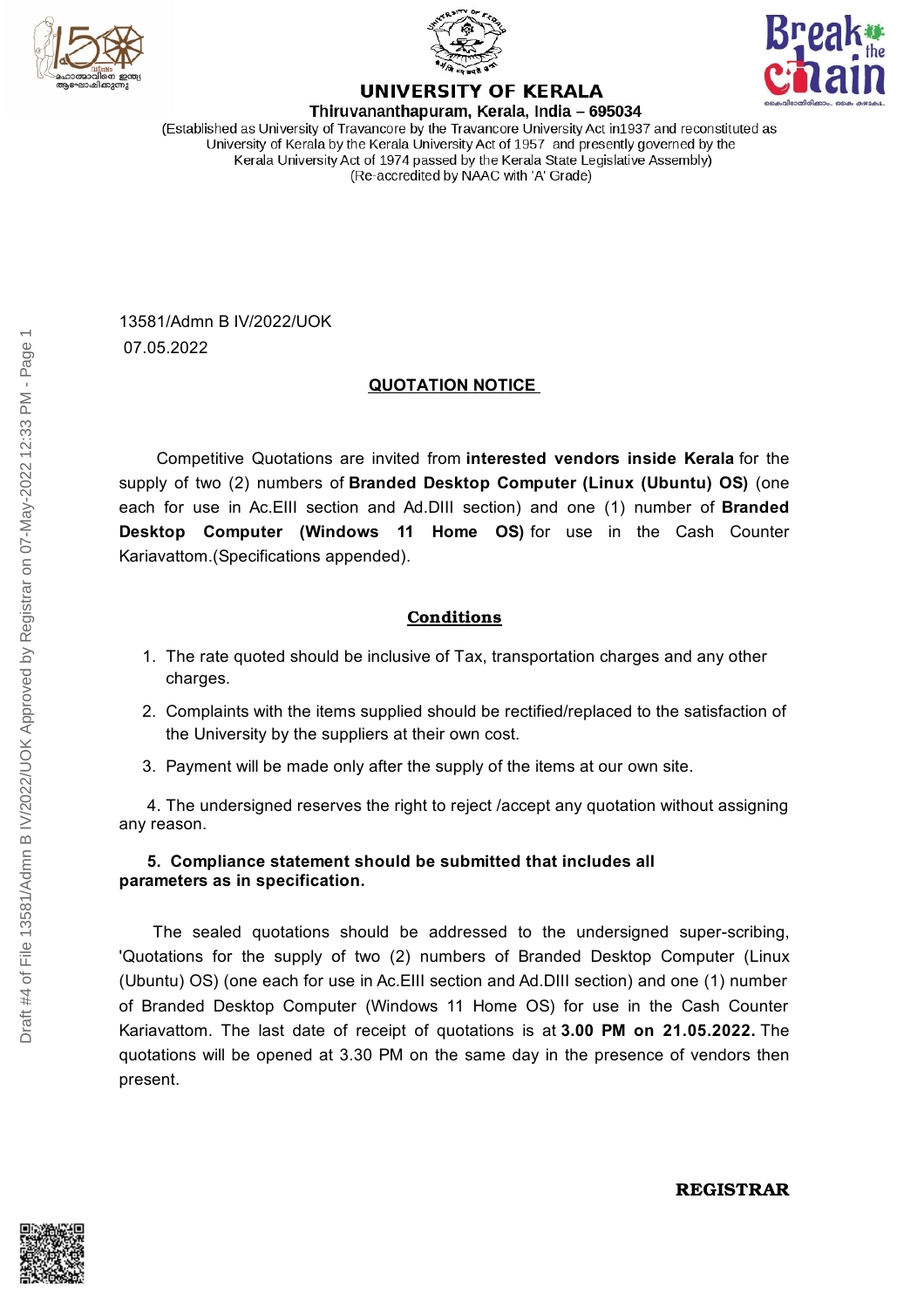### **1. Specifications of Desktop Computer (Windows 11 Home OS) for Cash Counter Kariavattom**

| Processor Description             | Intel Core i3                                |
|-----------------------------------|----------------------------------------------|
| Processor Generation              | 10 or higher                                 |
| Graphics Type                     | Integrated                                   |
| <b>Operating System</b>           | Windows 11 Home                              |
| RAM Size (GB)                     | 8 GB DDR4                                    |
| Total HDD Capacity (GB)           | 1000                                         |
| Total SSD Capacity (GB)           | 256                                          |
| Type of Ethernet Ports            | 10/100/1000 on board Integrated Gigabit Port |
| Number of HDMI Ports              | 1                                            |
| LED Backlit Monitor Size (INCHES) | 19.5 inch or larger                          |
| Mouse Connectivity                | Wired                                        |
| Type of Mouse                     | Optical scroll                               |
| Keyboard Connectivity             | Wired                                        |
| Type of Keyboard                  | Standard                                     |
| On Site OEM Warranty (Year)       | 3                                            |
| Preferred Brand                   | Dell, Acer, Lenovo, HP                       |

### **2. Specifications of Desktop Computer for Ad.DIII and Ac.EIII**



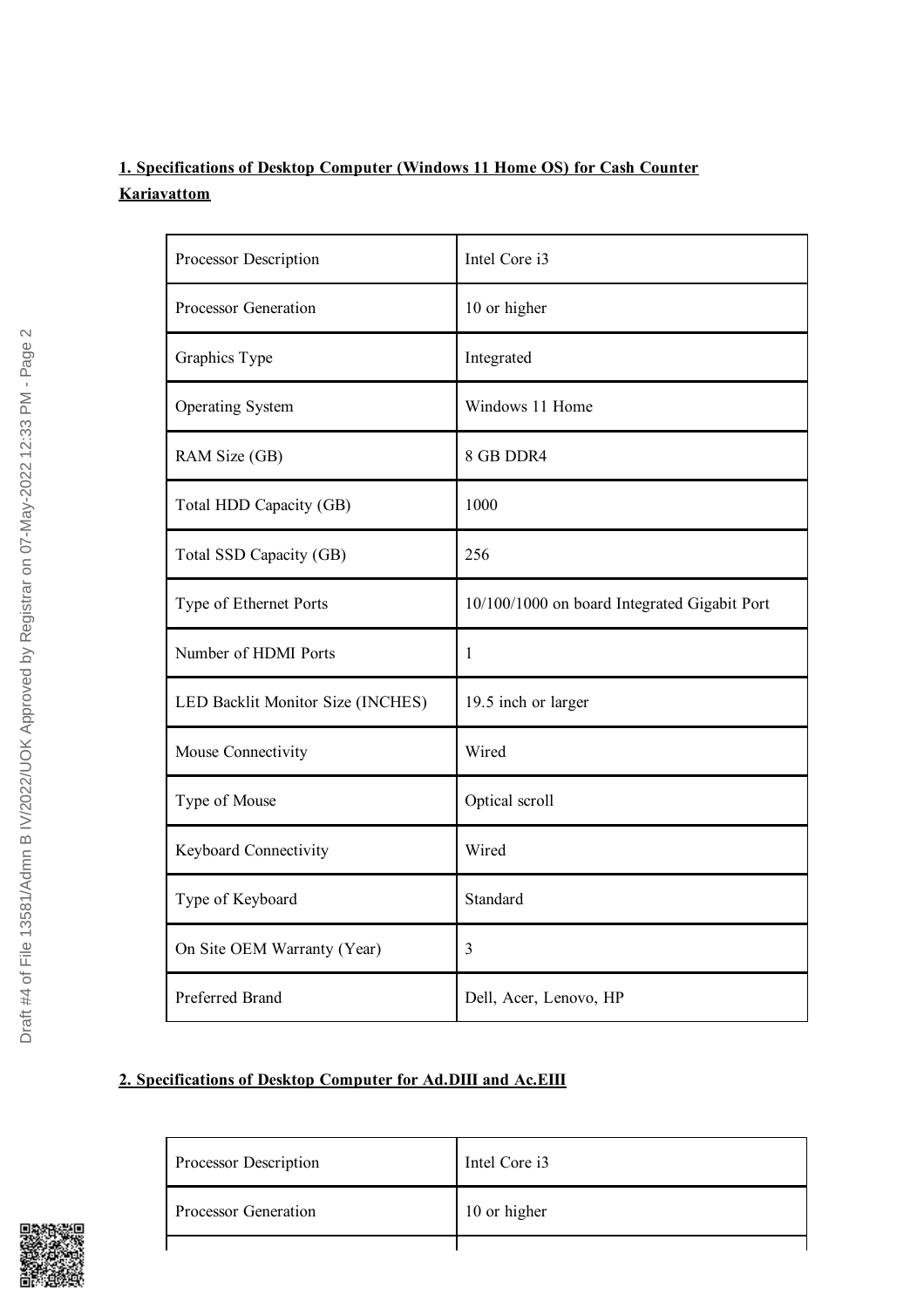| Graphics Type                     | Integrated                                   |
|-----------------------------------|----------------------------------------------|
| <b>Operating System</b>           | Linux (Ubuntu)                               |
| RAM Size (GB)                     | 4 GB DDR4                                    |
| Total HDD Capacity (GB)           | 1000                                         |
| Total SSD Capacity (GB)           | 256                                          |
| Type of Ethernet Ports            | 10/100/1000 on board Integrated Gigabit Port |
| Number of HDMI Ports              | 1                                            |
| LED Backlit Monitor Size (INCHES) | 19.5 inch or larger                          |
| Mouse Connectivity                | Wired                                        |
| Type of Mouse                     | Optical scroll                               |
| Keyboard Connectivity             | Wired                                        |
| Type of Keyboard                  | Standard                                     |
| On Site OEM Warranty (Year)       | 3                                            |
| <b>Preferred Brands</b>           | Dell, Acer, Lenovo, HP                       |

# **Compliance sheet for Desktop Computer(Windows 11 Home) for use in the Cash Counter Kariavattom**

| Feature               | <b>Description</b> | Compliance<br>(Yes/No) | <b>Remarks</b> |
|-----------------------|--------------------|------------------------|----------------|
| Processor Description | Intel Core i3      |                        |                |
| Processor Generation  | 10 or higher       |                        |                |
| Graphics Type         | Integrated         |                        |                |



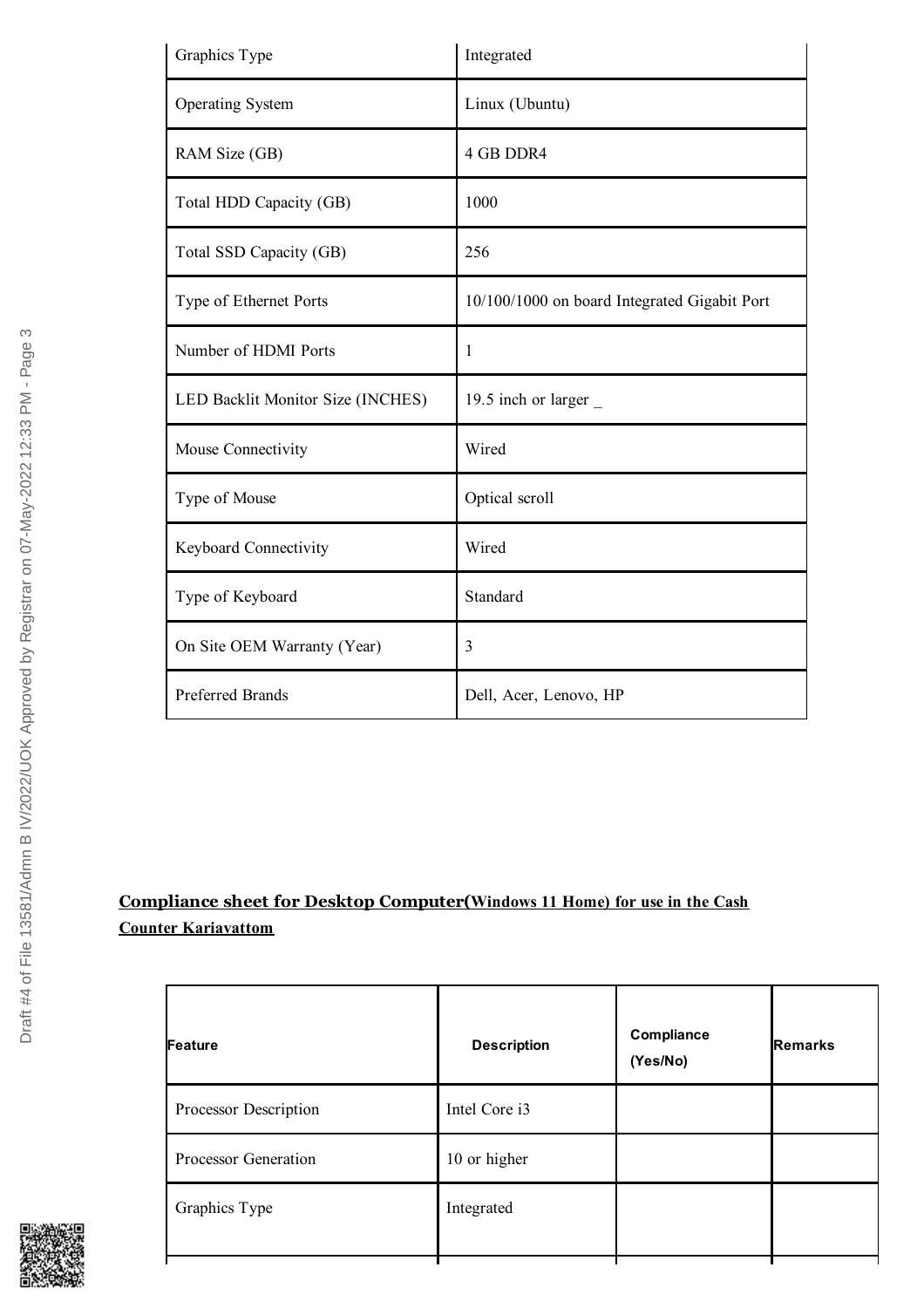| Operating System                  | Windows 11 Home                                        |  |
|-----------------------------------|--------------------------------------------------------|--|
| RAM Size (GB)                     | 8 GB DDR4                                              |  |
| Total HDD Capacity (GB)           | 1000                                                   |  |
| Total SSD Capacity (GB)           | 256                                                    |  |
| Type of Ethernet Ports            | 10/100/1000 on board<br><b>Integrated Gigabit Port</b> |  |
| Number of HDMI Ports              | 1                                                      |  |
| LED Backlit Monitor Size (INCHES) | 19.5 inch of larger                                    |  |
| Mouse Connectivity                | Wired                                                  |  |
| Type of Mouse                     | Optical scroll                                         |  |
| Keyboard Connectivity             | Wired                                                  |  |
| Type of Keyboard                  | Standard                                               |  |
| On Site OEM Warranty (Year)       | 3                                                      |  |
| Preferred Brand                   | Dell, Acer, Lenovo, HP                                 |  |

# **Compliance sheet for Desktop Computer (Linux (Ubuntu)OS) for Ad.DIII and Ac.EIII**

| Feature                 | <b>Description</b> | Compliance<br>(Yes/No) | <b>Remarks</b> |
|-------------------------|--------------------|------------------------|----------------|
| Processor Description   | Intel Core i3      |                        |                |
| Processor Generation    | 10 or higher       |                        |                |
| Graphics Type           | Integrated         |                        |                |
| <b>Operating System</b> | Linux (Ubuntu)     |                        |                |